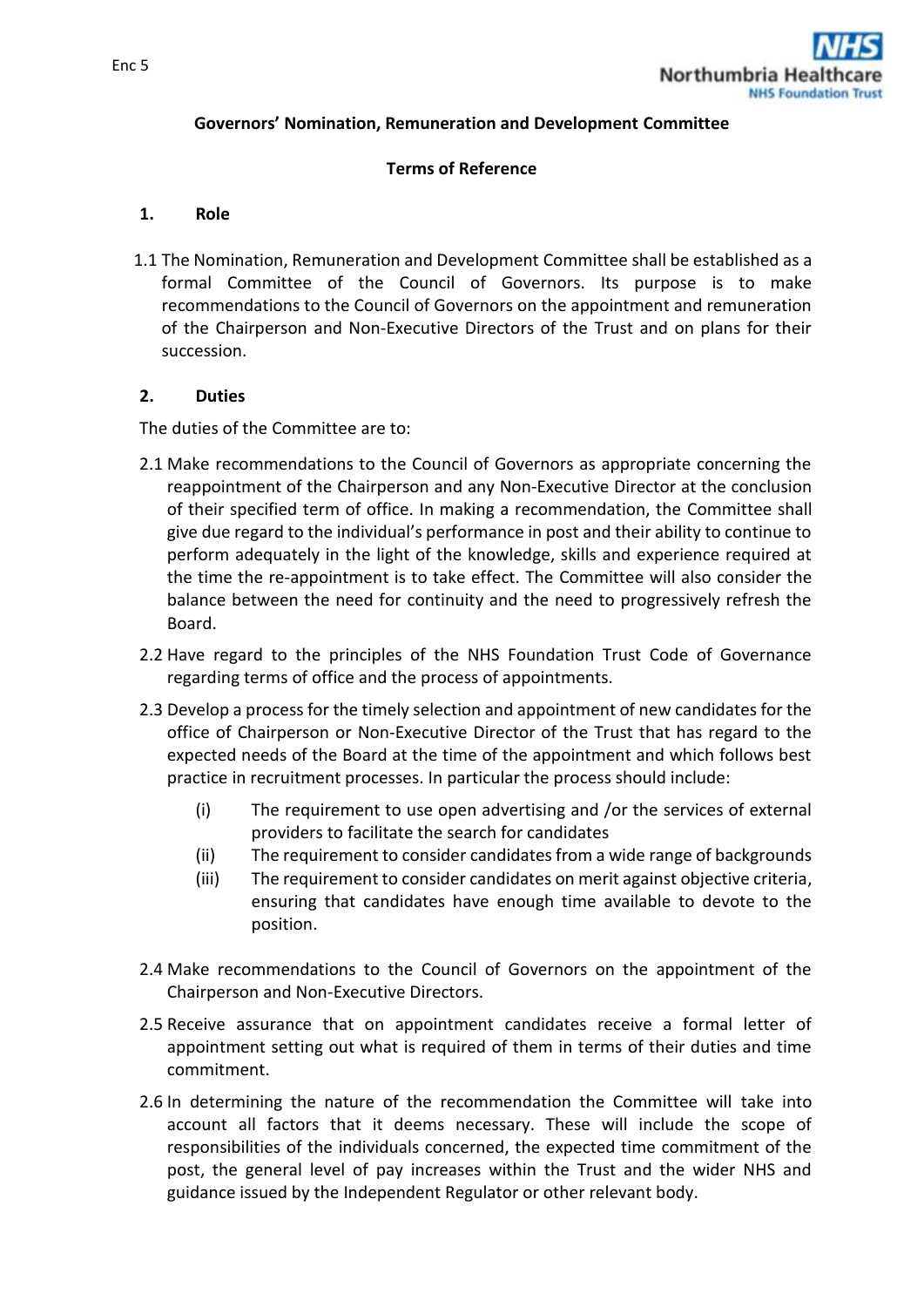- 2.7 Consult external professional advisors on the market rates for such remuneration levels at least every three years or when significant changes to levels of remuneration are proposed.
- 2.8 Make recommendations to the Board and Council of Governors for the appraisal of the performance of the Chairperson and Non-Executive Directors.
- 2.9 Make recommendations to the Council of Governors regarding the remuneration of the Chairperson and Non-Executive Directors including cessation or continuation of payment of fees for service in the case of a Chairperson or Non-Executive Director who is absent from duties as a result of serious illness or injury. It is expected that this would be time limited.
- 2.10Receive reports on the process and outcome of the appraisals of the Chairperson and Non-Executive Directors.
- 2.11 Formulate plans for succession for the Chairperson and Non-Executive Directors;
- 2.12 Consider any matter relating to the continuation in office of the Chairperson and any Non-Executive Director when requested to do so by the Board or the Council of Governors.
- 2.13 Agree each year a schedule of business of the Committees intended activities.
- 2.14 Unless otherwise agreed, recommendations for approval by the Council of Governors will be presented to it at the first available meeting following the meeting of the Committee.

### **3. Authority**

- 3.1 The Committee is authorised by the Board and Council of Governors to act within its terms of reference and:
	- 3.1.1 To seek any information that it requires from an employee of the Trust in order to perform its duties;
	- 3.1.2 To require any employee to attend a meeting of the Committee to present information or answer questions on a matter under discussion.
	- 3.1.3 Develop policies, procedures and guidelines, on matters concerning its duties, for approval by the Council of Governors.
	- 3.1.4 To take advice from external advisors wherever it is appropriate to do so.

## **4. Membership**

4.1 The membership of the Committee shall comprise of:

- The Chairperson of the Trust
- The lead governor
- Public Governors as nominated by the Council of Governors
- Staff Governors as nominated by the Council of Governors
- Co-opted Governors as nominated by the Council of Governors
- 4.2 The Council of Governors shall appoint the Chairperson of the Trust as the Chairperson of the Committee.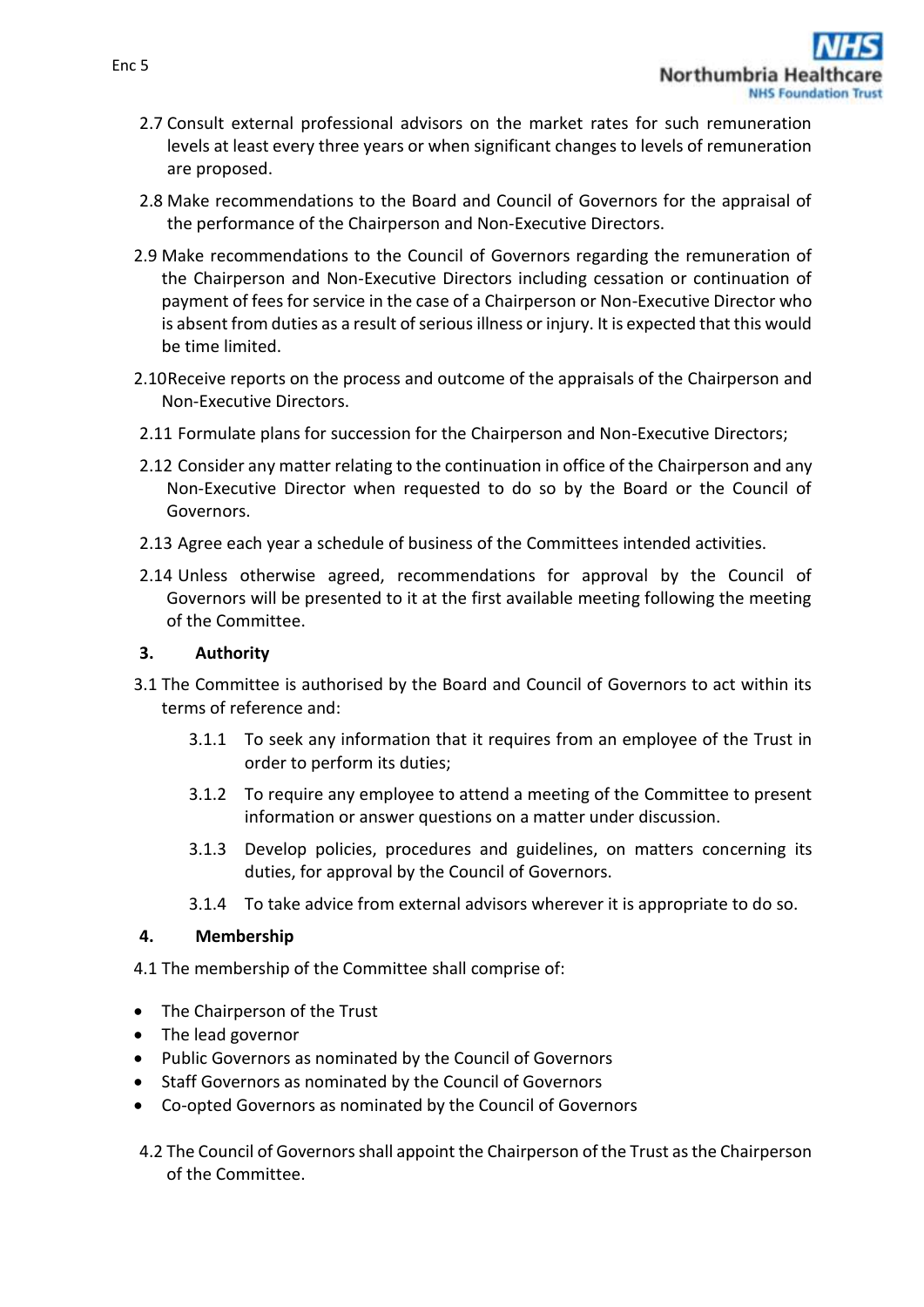- 4.3 The Chairperson or an independent Non-Executive Director should chair the Committee. At the discretion of the Committee, a governor can chair the Committee in the case of appointments of Non-Executive Directors or the Chairperson.
- 4.4 Only members of the Committee have a right to attend meetings. However, in accordance with clause 6.1 and 6.2, other people will be invited to attend the meetings at the Committee's discretion.

# **5. Quorum**

5.1 The quorum necessary for business to be transacted shall be five, including four public governors, and the Chairperson or Vice-Chairperson. A duly convened meeting of the Committee at which a quorum is present shall be competent to exercise all or any of the authorities, powers and duties vested in or exercisable by the Committee.

## **6. Attendance**

- 6.1 The Chief Executive and the Executive Director of Human Resources and Organisational Development will normally attend all meetings of the Committee.
- 6.2 Other members of the Board, officers of the Trust, and external advisors, may be invited to attend the Committee where appropriate.

# **7. Secretary**

7.1 The Company Secretary or their nominee shall act as secretary to the Committee.

# **8. Frequency of Meeting**

8.1 The Committee shall meet a minimum of four times per year at a location that the Committee may determine. Meetings will take place otherwise as required.

# **9. Notice of Meetings**

- 9.1 Meetings of the Committee shall be called by the secretary in accordance with the annual schedule of business agreed by members or as determined by the Chairperson.
- 9.2 Where possible, notice of each meeting confirming the venue, time and date together with an agenda of items to be discussed, shall be forwarded to each member of the Committee and any other person required to attend no later than five working days before the date of the meeting. Supporting papers shall be sent to Committee members and other attendees as appropriate at the same time.

## **10. Minutes of Meetings**

- 10.1The secretary shall minute the proceedings and resolutions of all meetings of the Committee, including the names of those present and in attendance.
- 10.2The secretary shall ascertain, at the beginning of each meeting, the existence of any conflicts of interest and minute them accordingly.
- 10.3Minutes of Committee meetings will be included on the agenda of the next meeting of the Committee for approval as a true and accurate record of proceedings.

## **11. Reporting**